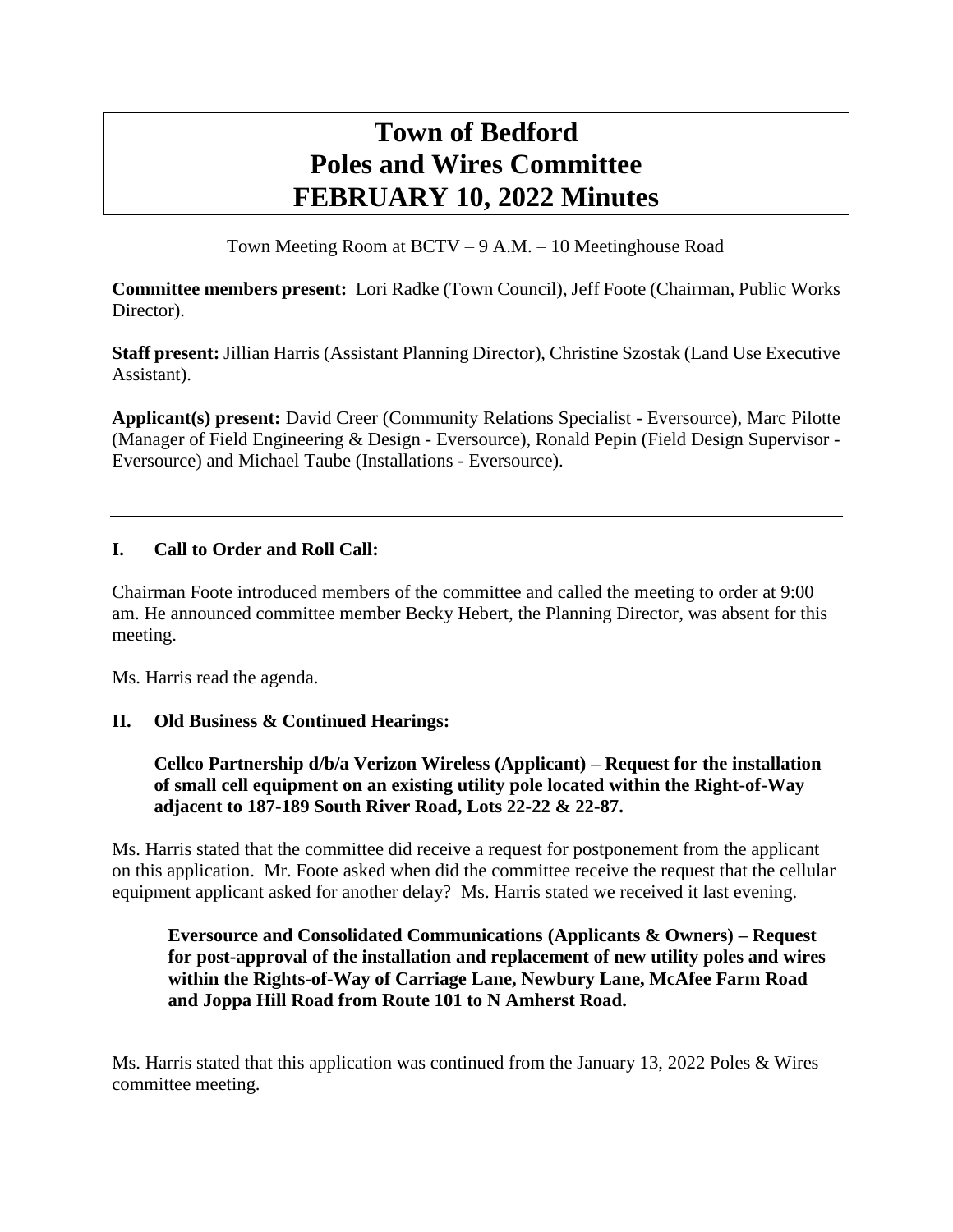Chairman Foote asked for a motion regarding the Verizon small cell installation application.

# **MOTION: Ms. Radke moved that the committee postpone the application to the March 10, 2022 meeting for the Cellco Partnership, Verizon small cell installation. Mr. Foote seconded.**

#### **All in favor – Motion passes.**

Mr. Foote then stated the next item is, under old business, Eversource and Consolidated Communications request for post-approval for the installation and replacement of new utility poles and wires on Carriage Lane, Newberry Lane, McAfee Farm Road and Joppa Hill Road. He then asked if the applicant was there today. The answer was yes, and the Chair asked the applicant's representative to state his name.

My name is David Creer. I am the community relations specialist for Eversource Energy and currently cover Bedford. I have a crew with me and we can introduce them as we need them. Mr. Foote stated at the last meeting…do you have something you want to share before we start inquiring? Mr. Creer answered sure, I think at the last meeting one of the major issues that was discussed was what our plans would be if we were granted some of the waivers we asked for; specifically the notification requirements. We are still working out the operational details of that, but it does seem that we can pretty readily adjust our notification system that we currently use to notify customers of upcoming outages for maintenance projects like this, to adjust the timing and the scope so that they would get notice before we would come and sit before this committee, so that if anyone from the public needed to say anything they would be aware of the meeting.

Mr. Foote then said at the last meeting, this committee asked you to provide some additional information and specifically one of the things I asked for was the cost of this project because there was some discussion on your end about the fees etc., related to that and if you can elaborate on that for me for starters. Mr. Pilotte addressed the committee at this time and introduced himself as the Manager for the Field Engineering and Design Group at Eversource. He said Mr. Chair, I apologize but I have to respectfully decline to provide that information. We don't provide that information because of competitive reasons/resources. Disclosing that type of information could put us at a competitive disadvantage, which is not in the best interest of our customers. So, I have to respectfully decline. Mr. Foote responded so a rate payer, if they make an inquiry on what it costs for a project you will not share that information? Mr. Pilotte replied that was a project that went out to bid, a competitive bid, and we don't share that information because it could put us at a competitive disadvantage. Mr. Foote asked how is that? Mr. Pilotte answered it's a disadvantage. Other contractors could see what the cost is and adjust their dollars when they put in to bid on a project. Mr. Foote stated that is contrary to what we do here in the public. We want people to see what other people are bidding so, generally that results in lower prices. Frankly I am shocked. Ms. Radke asked if that was normal practice. Mr. Foote stated apparently. Mr. Pilotte asked that we don't share that information? Ms. Radke said yes. Mr. Pilotte replied that is correct. Ms. Radke mentioned we do it as a transparency to the public as well. Mr. Pilotte stated we want to get the best price for our customers, that's why some of these projects are not done in house. And they are put out to bid.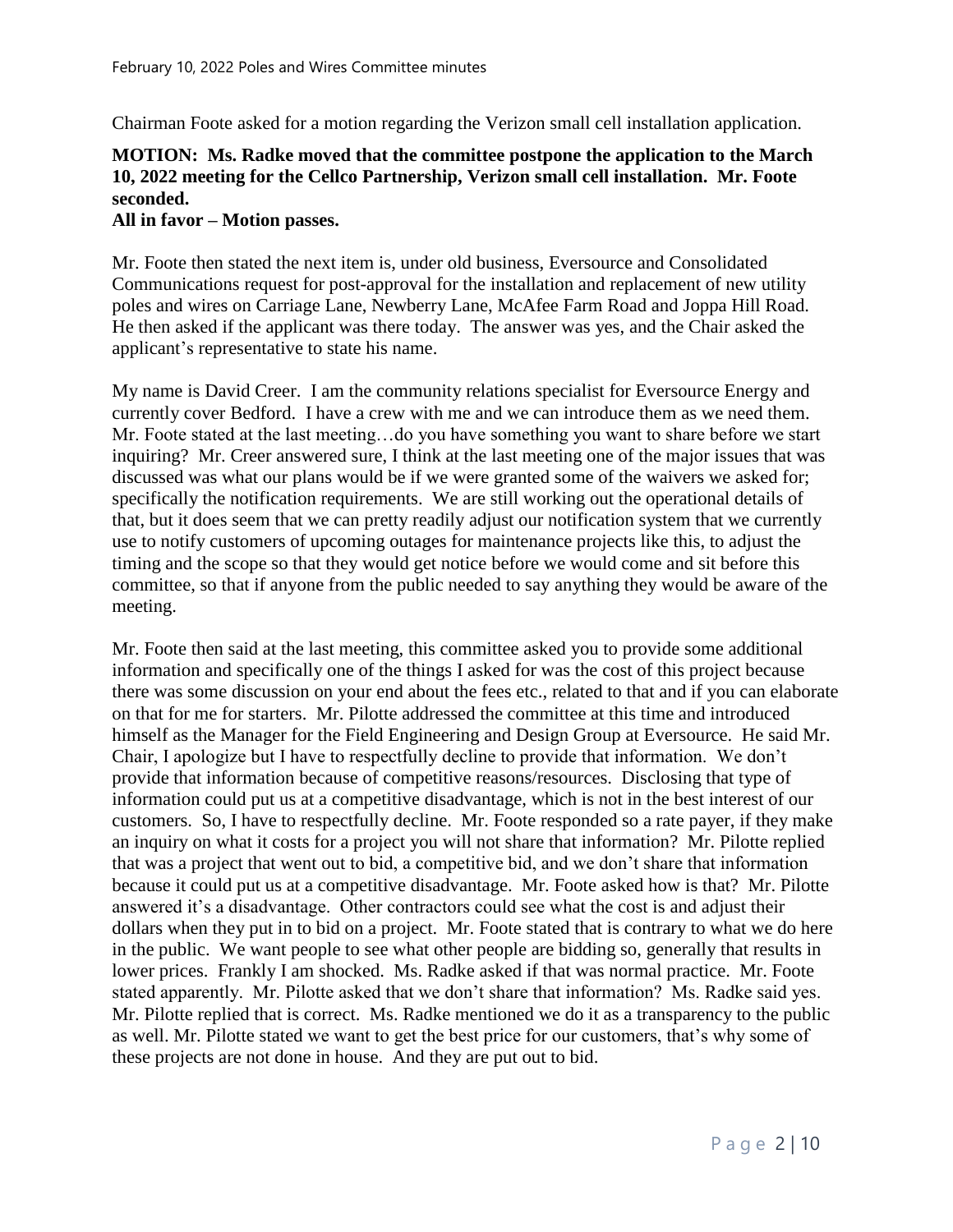As a follow up, Ms. Radke said with that not being a public document or being able to be reviewed, and maybe you pick someone that is higher, that you would charge the customers higher to pay for that. I am just speculating that that could be a possibility, without seeing them. Mr. Pilotte stated not that I am aware of, no. Mr. Creer then stated that as a regulated utility all of our costs and projects do go for some review before the Public Utilities Commission, to make sure what we are doing is, following what is in the best interest of our customers. Ms. Radke stated so there is another set of eyes before you make a decision. Mr. Creer said yes. Mr. Foote then stated you said some of your projects. Mr. Creer replied, maybe I mis-spoke, but what I mean is our costs, in total, are put before the Public Utilities Commission. This is a little outside of my wheelhouse, but all of our costs are eventually there. I don't know how detailed they get with each individual project in front of the PUC, I don't know if they would say oh you know this specific maintenance project, why did it cost this, whatever. Or is it just our cost of all of our maintenance projects is put before the PUC to make sure that it is reviewed. He asked if that made sense. Mr. Foote replied so what you are saying is if I wanted to know the information I have to file a RTK (Right-to-know) with the PUC? Mr. Creer said I am not saying that, I'm not sure how that process would go and how the PUC, how detailed the information is that they get. I just know that we are reviewed by the PUC to make sure all of our costs are in the best interest of our customers. Ms. Radke then asked Mr. Foote what was the purpose of wanting the cost? Mr. Foote replied, part of the argument, a month or so ago, was that this project, some of the waivers they were requesting…Ms. Radke said one of them was fees, correct? Mr. Foote replied fees and some of the things that the Poles & Wires Committee determined were necessary as part of the application, and they talked about these being additional costs for the project. Then they moved forward with this and are asking for us to accept this after the fact, and obviously they moved forward and there were some poles that they are going to have to re-locate as a result of not working with the Town…so I am sure there is a cost associated with that. I was just looking for the cost of the project so that the rate payers could see what was done and what it cost them. Ms. Radke said I see, that is fair. I was just curious.

Continuing, Ms. Radke asked if they have paid the fee, is that correct? Ms. Harris responded yes, the fee has been paid. Mr. Foote then said are you acquiescing on that request for the fee reduction? Mr. Creer stated without waiving any future rights we have decided to pay the fee. Mr. Foote said okay. He then stated I think I read that you requested that we waive certain items in your application, some of our requirements from the application. Is that true? Mr. Creer answered yes. Ms. Radke stated I think one of them was notification, is that correct Jillian? Instead of sending them certified, you are asking for a waiver to send them through US mail, is that one? Mr. Creer answered yes, first class mail. That way the customer does not have to go to the Post Office to pick it up. We found this to be equally as effective in providing notice to our customers.

Ms. Radke then asked Ms. Harris if that waiver request was just for this project, or all projects moving forward? Mr. Foote stated just this project. Ms. Radke then stated that you are going to contact customers again if you are moving poles, is this correct? I am trying to figure out why this is here, if they have already done the work. Mr. Foote stated this project is somewhat atypical, in the past we have generally collaborated with Eversource and the other utilities and they would contact us and we would contact them, schedule a site visit, we would walk through it and it certainly that was a way to alleviate some of these requirements, and we are still willing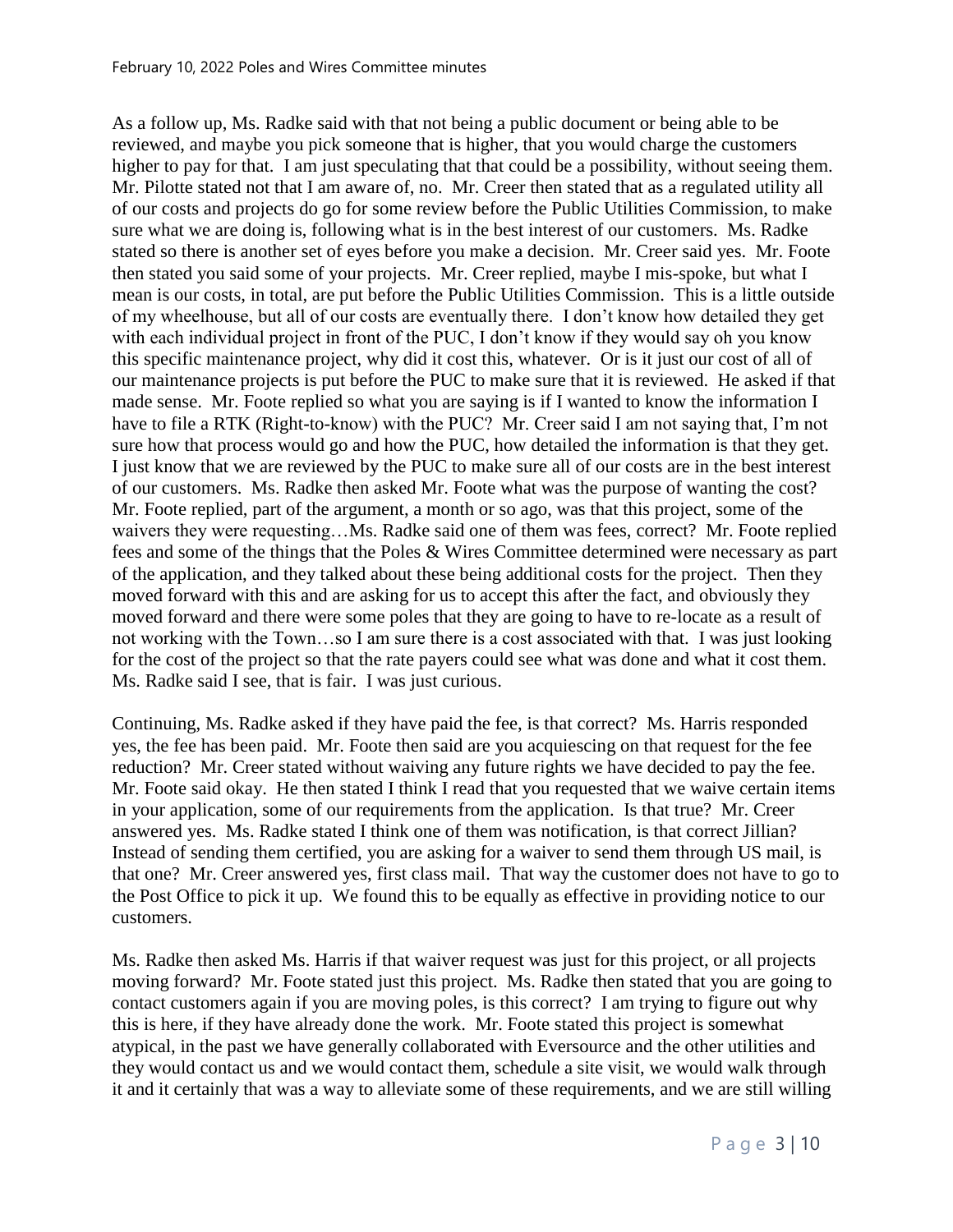to do that, on a case by case basis. So, as far as a blanket waiver, this is a great example as to why we typically would not give that. We want to be part of it, we want to see what they are proposing in the field and that has really worked well for more than a decade. Mr. Creer then stated we recognize that. We did not communicate as well as we should have here and we are looking forward to that relationship going forward. We will be more active in reaching out to you before projects are starting and so that we can talk about these things. Ms. Radke then said, so this waiver is just for this particular project. If you were to come back in another five to six months it is a whole different project; you may ask for that again but I don't feel comfortable with a blanket waiver.

Mr. Foote stated and frankly, much of the things that we do with the utility companies, a lot of this, could be alleviated administratively, if we have the communication which we always had in the past. Ms. Radke said right. Mr. Foote continued and said for much of this, I'm not really seeing any heartburn over the first waiver regarding the stamped plans by a surveyor. In this case, photos I think, the poles are in, so this is after the fact and then they had some step down transformers close to Middleton, where the poles are left at less than 150' apart. So, those are all things that I would consider necessary to do what they needed to do. Ms. Radke said okay. She then said what you are saying, going through all of these, the stamped plans from the surveyor/engineer is another waiver correct? Mr. Foote said correct. Ms. Radke clarified that Mr. Foote was willing to waive that waiver. He said that was your call. Ms. Radke then stated they talked about the photos and (just going through the four of them), 150' apart. She asked if those had to be closer so they could talk to each other, is that correct? Mr. Creer replied I am not the engineer. Mr. Pilotte stated yes, we talked about this at the last meeting. We replaced the single phase open wire up there with a covered three wire and spacer cable configuration and basically that is a much stronger, it is covered wire, so it is less resistant to trees causing an outage. Because of the spacer cable configuration, and the limited span lengths, sometimes we have to take a long span and when we replace it with spacer cable we have to shorten up the span. That's due to following our standards and designing the structure so that it meets worse case ice loading should we ever get into that situation. So that's standard practice. In the case of Joppa Hill Road, we had a couple of long spans where we had to put a new pole in the middle to cut the span in half, for those construction reasons. Up by Middleton, where we had to install the step transformers, again, putting in a bank of step transformers requires us to have some high side protection on a separate structure as well as low side protection on a separate structure, so in order to facilitate that in that area we needed to add a couple of new poles, which are in fact less than the 150' span.

Mr. Foote stated Jillian's report mentions that we met in the field and there were three poles that the parties on site agreed to relocate. I'm asking what is the status, what is the plan on that? Mr. Creer stated my understanding is that we are working with Consolidated in order to get those poles moved, so we are in the process of moving those back. If you need more details I can invite Ron to come up here. Mr. Foote said if he is willing to share that information I would appreciate it. He then said if it is easier Mr. Pepin, you can grab that microphone as well. Mr. Foote asked Ron to state his full name. He answered Ronald Pepin. He said we found the original request that the Town had submitted for moving that pole at the corner of Evergreen and Joppa Hill and we added to that now the other poles that were identified as being deficient in the off sets. I have assigned Michael Taube to work with CCI to get those poles relocated and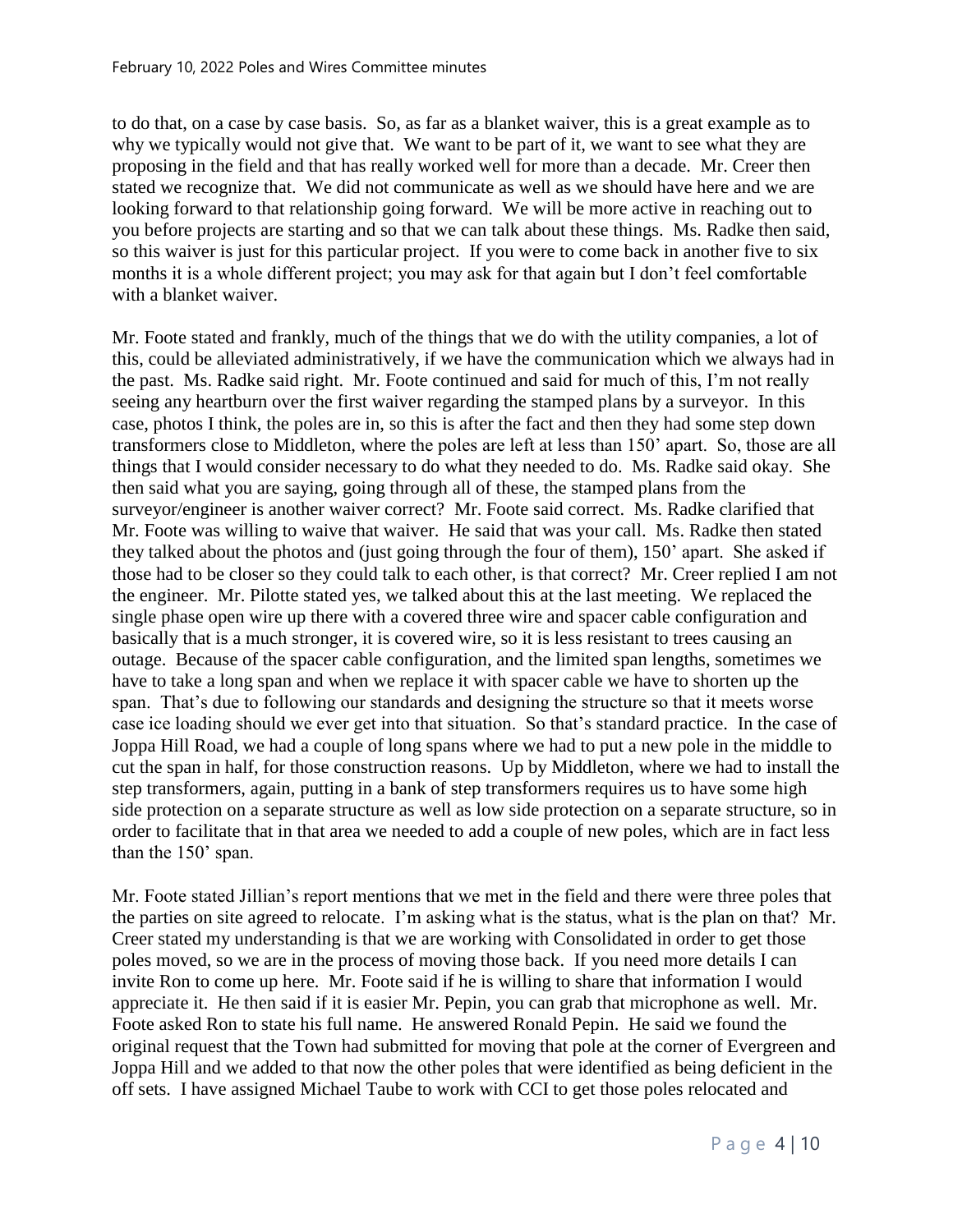pushed back so that they do meet the requirements. At this time, I do not know the status of communication with CCI. Mr. Foote said so, and I am not trying to put you on the spot regarding that, but, it is February  $10<sup>th</sup>$  today... is it reasonable that, can you say that all of the relocations will happen in six months? Mr. Pepin stated that would be very reasonable as far as I'm concerned. I think it should happen sooner than that. I do know that we also discussed relative priorities of projects and there was a desire on the Town's part to take care of two other locations prior to the Joppa Hill Road site. So I do not want to lose focus on those either. Mr. Foote stated we appreciate, I think I was told that you, that there were some pole sets actually on Meadow in the last week. I haven't been down there to verify that myself, but that is my understanding there were some pole sets on Meadow and I think we talked about other projects, we talked about Polly Peabody, Meadow and some extraneous poles that I had in my email from a month ago on Wallace Road. I think a couple of your folks, I saw them heading that way after the last meeting so I'm sure you have those on your radar as well. Mr. Pepin replied yes, those are all on the radar, Polly Peabody, that was an older job that we found the old paperwork for that and we had to make some adjustments to it based on current supply chain issues that we are going through with regards to the availability of transformers, but I am expecting that to be released to construction within the next couple of weeks. Mr. Foote said thank you. We appreciate that. So, you are very confident that all of the poles on this project that we are here for today on Joppa Hill Road, and associated roads, that work you will collaborate the work with Consolidated Communications and that work will be complete in six months? Mr. Pilotte replied I am confident, but obviously I cannot speak for CCI. With everything that has gone on, our inclination may have been if CCI is not getting the job done, let's go and set the poles our self. I think I want CCI to have some skin in this game and do what they are supposed to do by their contractual obligations that we have between the companies. Mr. Foote stated I know, it's a struggle for all of us. Mr. Foote then asked if anyone in the audience was there from CCI that would like to speak on this, and there was no one from CCI in attendance. Mr. Foote then said thank you, I appreciate your efforts.

Ms. Harris asked Mr. Foote if she could make a request and get the specific pole ID's that were agreed to be relocated. Mr. Foote stated we have those. Ms. Harris then said if someone could just provide them to me after the meeting that would be helpful. Mr. Creer stated they would make sure she got them. Ms. Radke asked how many of the poles are to be relocated? Mr. Foote stated three. There is one at the corner of Evergreen that Mr. Pepin…Ms. Radke asked the one at the top of the road? Mr. Foote replied exactly and he went back and found his work request from about 2014 and then there were two other poles that were 2, 3, 4 feet that they placed adjacent to the road. We showed them some of the old poles where a plow has come into contact with them and that's why I say six months…six months gets us to the next plow season. Hopefully it's short, the next 4 to 6 weeks with our plowing activities, the weather breaks and it is not so critical for us, maintenance wise, but that's why it's really about winter maintenance for us and site distance, safety for the public.

Ms. Radke asked is that something we should postpone approval until it's done or should we use it as a condition of approval? What are your thoughts? Ms. Harris stated it could be a condition of approval. Mr. Foote then stated I just want to know what the cost of the project is. Ms. Radke stated well it just stepped up, because they have to move some now. It has increased because they have to move those poles and I'm sure they have to inform customers as well that they have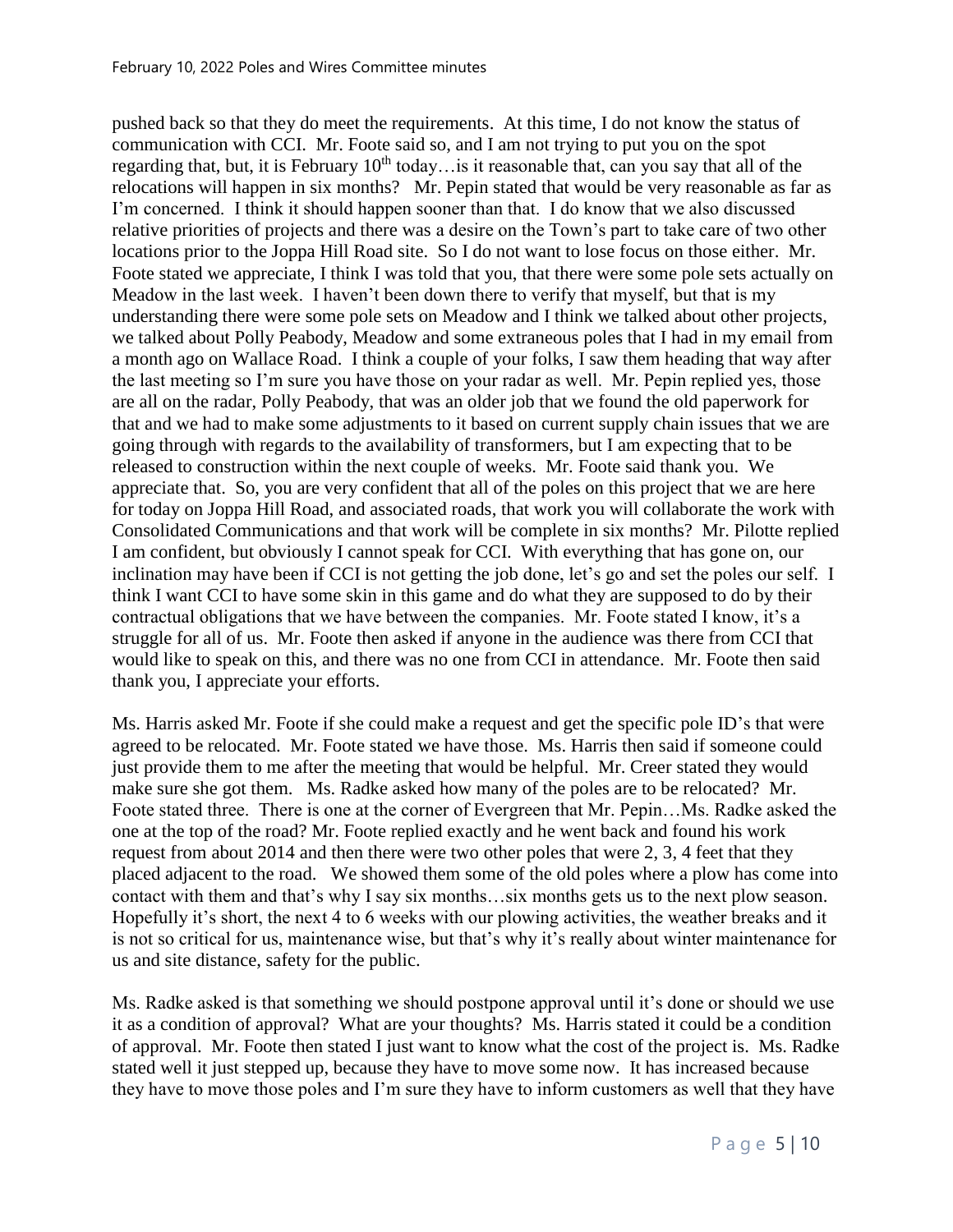to shut off the electricity to do that. It was mentioned that they were not quite sure because none of the reps were line workers. Mr. Foote said I don't think they were big moves that would require another shut down, are there? It was answered no, I don't believe it would require a shut down. Ms. Radke said very good, shall we discuss the waivers first. Mr. Foote responded at your pleasure. Ms. Radke said lets discuss the waivers first then go on to the…Mr. Foote then said actually, should we open up to the public? Ms. Radke said I was just going to say that.

At this time Mr. Foote opened the discussion up to the public and asked if there were any public comments regarding this project.

Mr. William Granfield approached the microphone at this time. Mr. Granfield said thank you Mr. Chairman. I don't have comments to this particular action. Mr. Foote asked him to state his name for the record. He stated his name and then stated I have comments for the Verizon action, which as we now know was postponed. So I would request that I could still say my comments after this action is done, and I request that mainly because I had to take time off from work to come here and speak today and I can't take more time off from work to come back on March  $10<sup>th</sup>$ . I would prefer not to submit my comments in writing. Mr. Foote replied you prefer not to make them in writing? Mr. Granfield answered yes. Ms. Radke stated it is not on the agenda to discuss. Mr. Foote said I guess before we started the meeting I didn't ask if the public wanted to make comments, so after this exercise with Eversource, at that point can I open it up to the public for general comments? Ms. Harris said it could be opened up for general comments but we are not opening up the public hearing on that application. Mr. Foote said exactly. Mr. Granfield then said my comments are general. Mr. Foote said let us get through this and I will re-open it up for public comment. Mr. Granfield said thank you and Mr. Foote said thank you and thanks for showing up.

At this time, Mr. Foote said and with that I am going to close the public hearing.

Ms. Radke said let's go through all of the waivers. So, you are looking for some action item on each one, approve or disapprove, I would assume on all of these. Ms. Harris stated you can either take them as a group or you can do them individually. Ms. Radke replied let's do them individually.

**MOTION: Motion by Ms. Radke that the committee approve waiver number one, to allow notification by first class mail in lieu of certified mail.** The Chairman asked for any more discussion and there was none. **Mr. Foote seconded.** Ms. Radke clarified that this approval was only for this application.

#### **All in favor. Motion passes.**

Ms. Radke then clarified we did grant that waiver.

Continuing, Ms. Radke read waiver number two's description. She stated I guess I want to ask the question, this is clearly in our ordinance, and not having been a developer of the ordinance I am just curious to know why this is important. Mr. Foote asked for clarification. Ms. Radke clarified why is it important to have a stamp by an engineer? My assumption is to have somebody outside of their organization to look. Mr. Foote replied I don't think that part of the ordinance is specific to any one group, but at certain times certain utilities or entities will make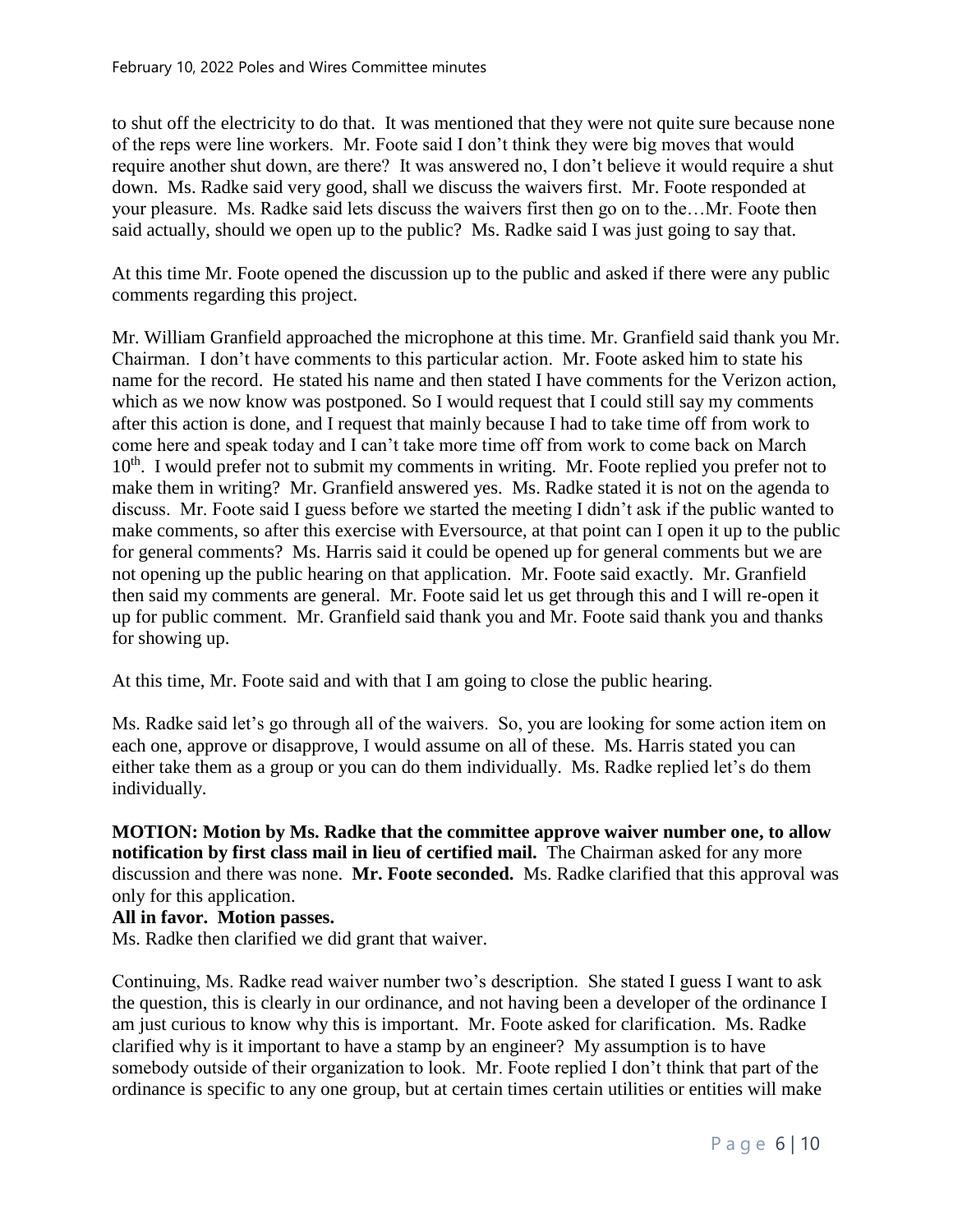improvements which need to be stamped. I think in this case, I think they have adequate resources and experience that if you make a motion I would support waiving it. Ms. Radke replied that was what my question is.

## **MOTION: Motion by Ms. Radke that we waive number two, requiring detailed engineering plans to be stamped by an engineer or surveyor. Mr. Foote seconded. All in favor. Motion passes.**

Ms. Radke then stated my question on number three, I'm assuming because you didn't take pictures before, so you were not able to meet this particular part of the ordinance; that this is why this is here.

**MOTION: Motion by Ms. Radke that we waive number three, requiring photos before and after each new pole.** She then mentioned we did get pictures after the fact. A couple of them. **Mr. Foote seconded.**

# **All in favor. Motion passes.**

Continuing, Ms. Radke said number four, this one is a tough one. Only because it doesn't look very nice with all of those poles so close together. Based on some information that they are needed for the safety of the poles, for the safety of the wires and the workers, the longer they are my understanding is the more chance of the wires being broken…am I correct? Is that what you were saying? Mr. Pilotte answered it is more of a construction standard. I mean if you put in a small wire you can tend to have a longer span. If you put in a bigger wire, especially a spacer cable which has a high tension messenger, you have to have shorter spans. In the case of up by Middleton, again, we had to add some step down transformers. Mr. Foote and Ms. Radke responded yes. Mr. Foote then mentioned to Ms. Radke that she had a few kids that went through Bedford High School, and did she notice those anymore? Ms. Radke said electricity is very important especially with the development going up in that area, so I will make a motion.

**MOTION: Motion by Ms. Radke to waive requiring all new poles to be spaced at least 150' apart. Mr. Foote seconded.** Ms. Harris asked and it is in this instance, this application only? Ms. Radke clarified only in this application, all of these are only for this application. Mr. Foote stated exactly.

#### **All in favor. Motion passes.**

Ms. Radke then stated I guess we have some more motions to make here. Is there any more discussion on the waivers? Mr. Foote stated I think, I'm not sure if it should be a condition, but it should be duly noted that Eversource will do their level best to get these poles relocated and get this project complete in six months from now. I guess other than that, I am not going to give up my right to seek what the cost of this project is, so the rate payers and the tax payers will know. Other than that, it is not a condition, just a general statement that I think it is important that people know what the cost of some of these exercises are. Ms. Radke said thank you for that.

**MOTION: Ms. Radke made a motion that the Utilities, Poles and Wires committee approve the request for post approval of the installation and replacement of utility poles and wires in the right of way of Carriage Lane, Newberry Lane, McAfee Farm Road,**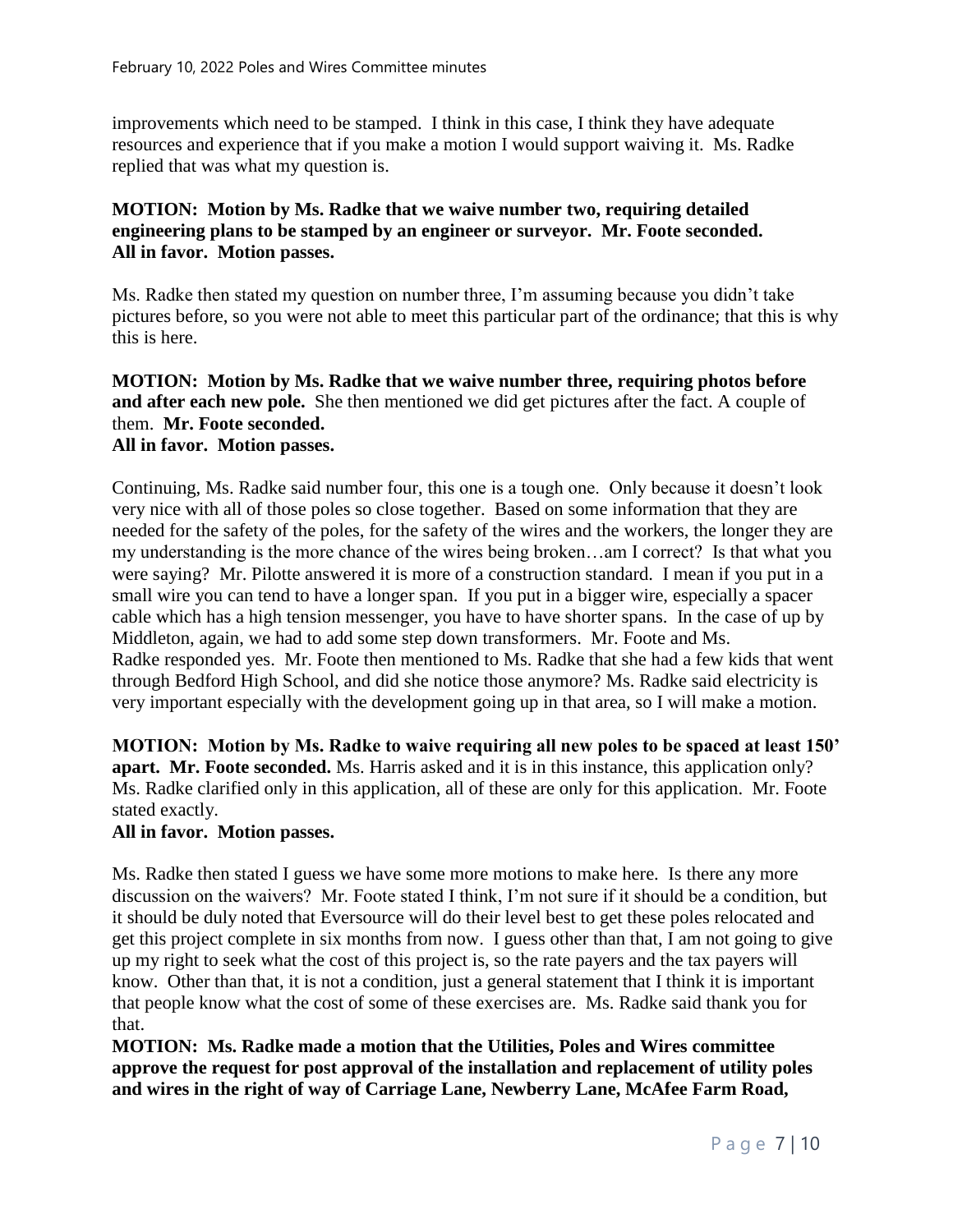**Joppa Hill Road from Route 101 to N. Amherst Road because the applicant has provided evidence that demonstrates consistency with the Utilities, Poles and Wires equipment (outside of the waivers) ordinance and regulations subject to the following conditions: All work be completed by the applicant within…**Ms. Radke asked for clarification and Mr. Foote stated well they started last fall, so come September it will be six months**…Ms. Radke clarified that all work to be completed by the applicant within one year.** Mr. Foote asked the applicant team if they had any issues with the modification of that. Mr. Creer answered I don't think so. Ms. Radke said that includes the moving of those poles. Mr. Foote stated generally I will get on my phone during a meeting but I just wanted to remind everybody about an upcoming utilities meeting that the department has. Did you all receive notification on that? A member of the Eversource team stated it may be in my email, but no I have not received it yet. Mr. Foote said I am trying to find this here, I am quite sure it is coming up. He said our server is down right now so I can't check. Ms. Harris then asked that the condition was for six months, correct? Not one year? Mr. Foote stated yes, six months.

#### **Motion clarification: All work to be completed within six months.**

He then said I believe we sent out an invitation for our annual utilities meeting and I believe it is going to be held by the end of the month. Our server is down right now so I can't access it to share with you when that is. But if you do not have something within, or when you get back to our office and by the end of the week, please contact me so I can assure that you do get invited to this so we are not here going through this again. Mr. Creer stated sounds good. Another Eversource Rep asked if the information would be sent in an email and Mr. Foote said yes. After the last meeting, I gave all of the business cards to our Town engineer and she was to include you in that distribution. Mr. Creer stated I have not received it. Mr. Pilotte stated I have not received it as of this morning. I checked my email this morning and it was not there. Mr. Foote replied, okay, I guess we have some work to do. He said I will follow up. Mr. Pilotte replied we definitely want to participate in that. Mr. Foote said thank you, we appreciate that. Mr. Creer commented we will have people there. Mr. Foote said good, and it is going to be ZOOM, so it will be safe. Mr. Creer stated even better; it is much easier on my commute.

Ms. Radke stated there is a motion on the floor. **Mr. Foote seconded. All in favor. Motion passes.**

Mr. Foote thanked the Eversource team and said I appreciate it.

At this time Mr. Foote re-opened the meeting to the general public for general comments.

Mr. Granfield approached the microphone and said thank you Mr. Foote and Councilor Radke. As I said, my name is William Granfield, I live on 6 Ruth Street. I originally came here to make comments on the Verizon small cell installation, but I will keep my comments general because I understand that this is not on the agenda today, it has been moved to March 10. I want to preface this by saying I apologize if I am telling the Board something that it already knows. I am simply going by the meeting minutes from the November meeting from last year where Verizon was initially in front of the Board. I want to go back in time real quick to May 13, 2020. This is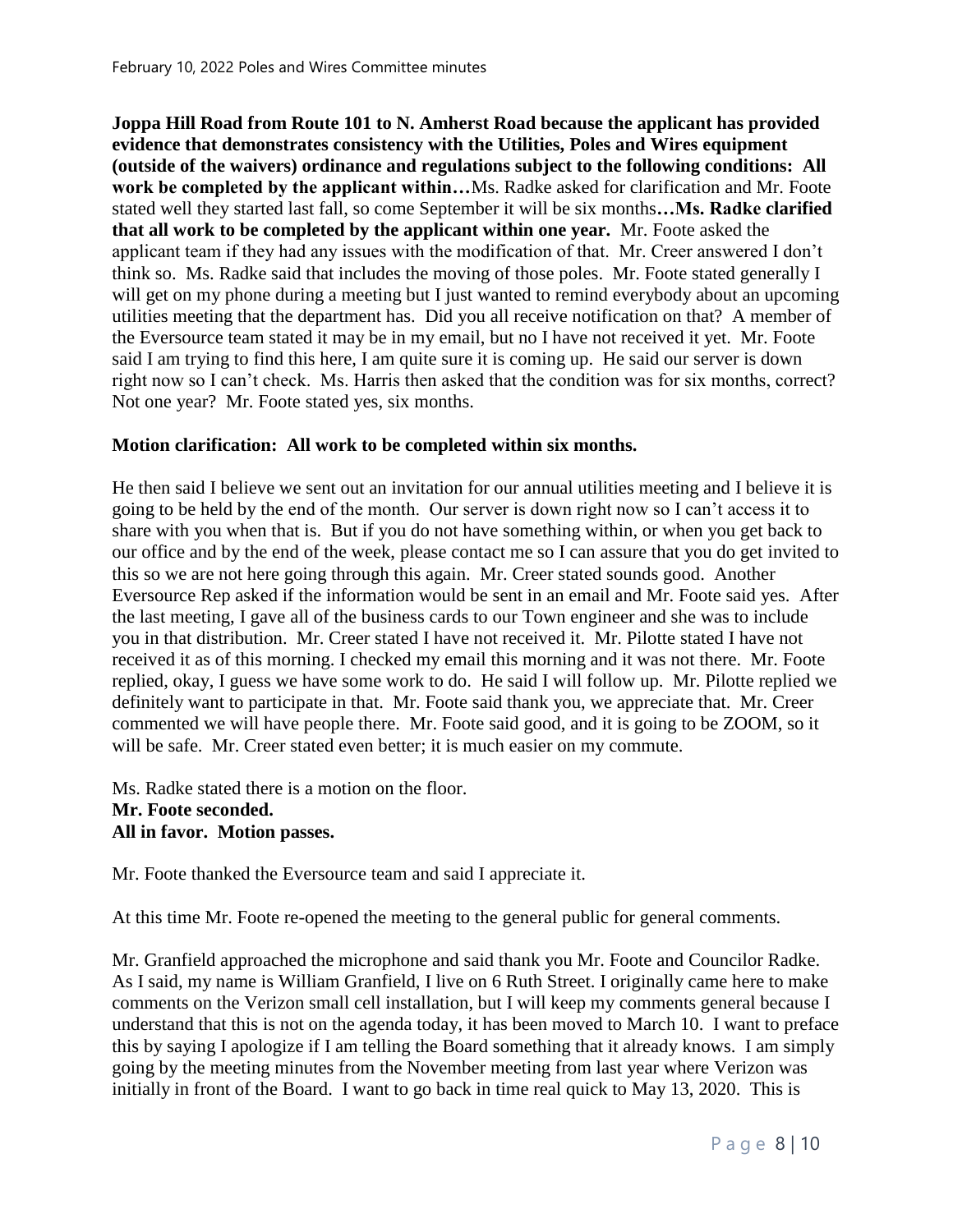when the authority for this Board was created by the Town Council. I scanned the meeting minutes, I follow the minutes closely, I don't watch the videos I like to read. There was a lot of discussion about the legal authority of the Poles and Wires Committee, but there was one little section in there that I kind of honed in on because it kind of rang a bell in my mind. Specifically I will quote from the minutes: "Councilor Stevens didn't feel as though the attorney addressed the issue with RSA 12-k. In talking with Chris Bandazian, he brought that up as a problem in regards to the legality of this. The law makes her quite nervous, she doesn't necessarily want to be the first Town in the state to go head to head with the utilities when it comes to this RSA, because it seemed pretty black and white to her as far as what they were able to do and what they were not able to do." So, if you go and look at chapter 12-k, part 10, section 4, this is not withstanding anything to the contrary in this chapter. An authority may not mandate, require or regulate the installation, location or use of a PWSF. As we know is a Personal Wireless Service Facility, on utility poles. The telecommunications Act including facilities used or to be used by a licensed provider or personal wireless service, a personal wireless service facility includes the set of equipment, the network components exclusive of the underlying tower or mount including but not limited to the antennas, accessory equipment, transmitter, receivers, bay station power supplies, cable and associated equipment necessary to provide the wireless services. I go back to the prohibition in which it says it may not require or regulate the installation and location. The meeting minutes to me, at least made it sound like we are really trying to regulate the installation of that tower and I would argue that it is really not within this Poles and Wires committee authority to do just that. Specifically, my comments are more detailed to the actual application, so what I will do is reserve those and I will submit those in writing when they are back on the agenda. But I just wanted to state that up front, that I don't think this Board even has the authority to even hear that application. Just as a general worry of mine, I feel that we just made it so difficult for cell phone carriers to expand in this Town, that we are really setting ourselves up for a lawsuit down the road with an effective prohibition issue, from this committee to the zoning restrictions that were put in in the last five years. It's a big concern of mine. Thank you for hearing me and I appreciate your time. Mr. Foote said thank you very much sir, have a great day. He then asked if there was anyone else from the public that would like to speak and no one replied yes.

At this time, Mr. Foote closed the public comments section of the meeting.

# **III. New Business:**

Mr. Foote then stated there is no new business and asked if Ms. Radke had a chance to review the minutes from January 13, 2022. Ms. Radke said she did.

# **IV. Approval of Minutes: January 13, 2022.**

**MOTION: Ms. Radke made a motion to approve the minutes. Mr. Foote seconded. All in favor. Motion passes.**